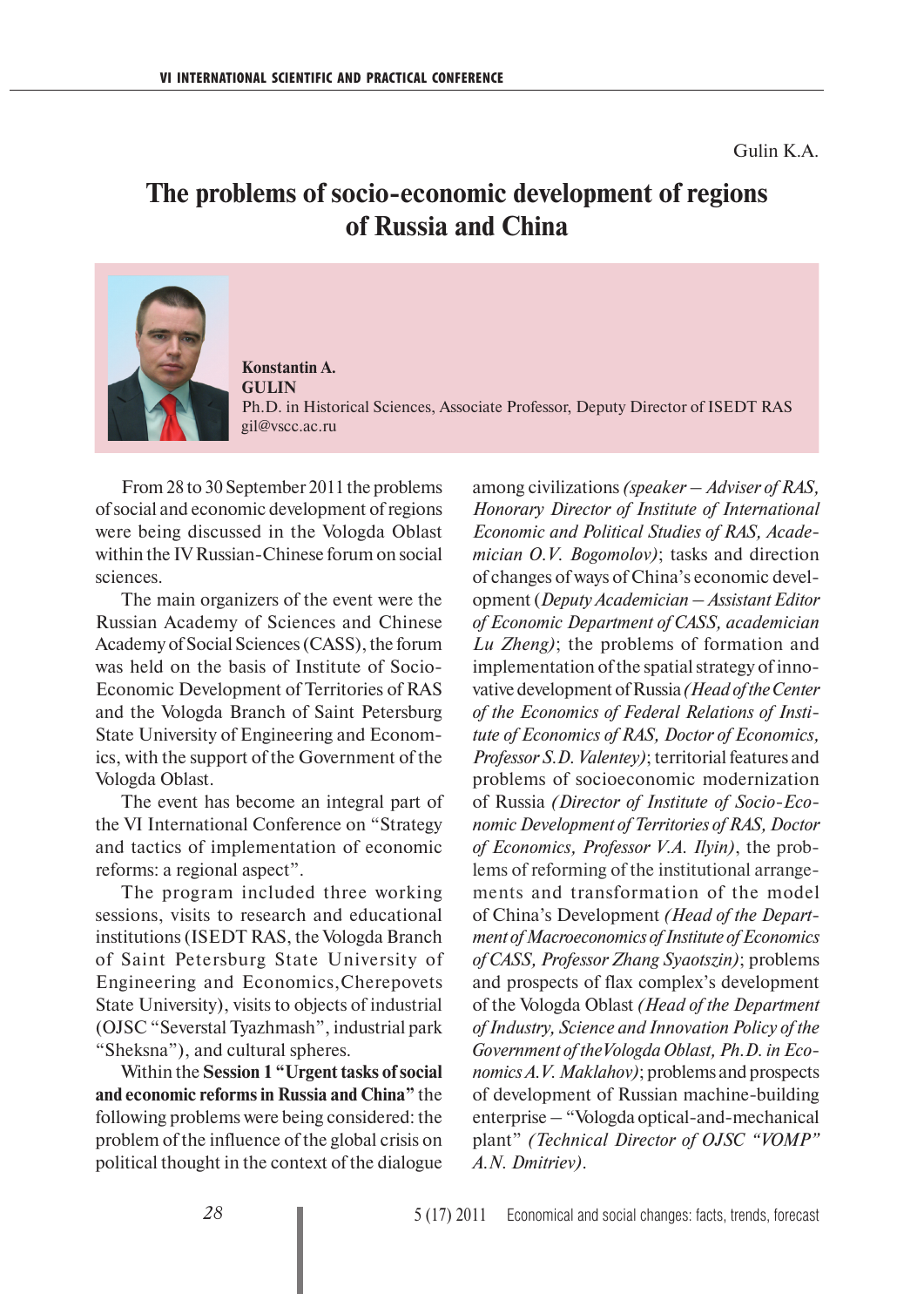**Session 2 "Sustainable development of socio-economic and social systems"** was held at one of the leading universities of the Vologda oblast – Cherepovets State University. There were being discussed: theoretical and practical questions of reducing of climate risks of economic development *(Head of the Laboratory of analysis and forecasting of natural and technological risks of the economy of Institute of National Economic Forecasting of RAS, Doctor of Economics, Professor B.N. Porfiriev)*; problems of investment for sustainable economic growth of the city on example of the large industrial center – Cherepovets *(Head of the Department of Economics of Cherepovets State University, Ph.D. in Economics, Professor Z.M. Magrupova, Associate Professor of Economic Department of ChSU, Ph.D. in Economics V.S. Vasiltsov)*, new purposes of Jiangxi Province's development on example of organization of Economic zone of Lake Poyang *(the president of Chinese Academy of Social Sciences of Jiangxi Province, professor Wang Yuytsi)*; ways of solution of the ecology-economic problems of an industrial city *(Associate professor of Economy Department of ChSU G.S. Dresvyannikova)*; the social factors of sustainable development of area and the possibilities of administrative influence on it *(Head of Department of researching of level and way of population life of Institute of Socio-Economic Development of Territories of RAS, Ph.D. in Economics A.A. Shabunova)*; perception of the future of city and region through the eyes of young people *(Head of Sociology Department of Humanities Institute ChSU, Ph.D. in Philosophy* 

**Session 3 "Directions of Increasing Efficiency and Quality Growth of Real Sector of Economy. Problems and prospects of Russian-Chinese cooperation"** was dedicated to discussing such questions as the trend towards the restructuring and development of Chinese industrial during the Twelfth Five-Year Plan *(Head of Department of management by enterprises of the Institute of Industrial Economics CASS,* 

*A.A. Mehova)*.

*Professor Wang Qin);* investment development of the Vologda oblast and measures of its state Support *(Head of Investment Policy Department of the Government of the Vologda oblast R.B. Markov)*; problems of accelerated growing and development of new strategic branches of industry *(Deputy Director of the Institute of Mathematical and Technical Economics of CASS Qi Jianguo)*; the threat to economic security of the regions in terms of globalization *(Deputy Director, Head of the department of problems of socio-economical development and management of territorial systems of Institute of Socio-Economic Development of Territories of RAS, Doctor of Economics, Professor T.V. Uskova)*; innovative horizons for the Technical University's development *(Head of Department of finance and credit of the Vologda State Technical University, Doctor of Economics, Professor E.S. Gubanova)*; institu tional legal mechanisms of amplification of Trade and Economic relations between China and Russia *(Deputy Director of the Center of Documentation and Information of CASS professor Zhang Shuhua*); positive and negative factors of Russian-Chinese Regional cooperation *(Head of the Department of Economics of the Institute of Russia, East Europe and Central Asia of CASS Professor Cheng Iczyun)*.

The past three days have been productive in terms of generating of new scientific ideas; develop practice recommendations and also expanding scientific ties between institutions of the two Academies.

On the one hand, it was a success in demonstration of production, cultural and historical, scientific and educational potential of Vologda oblast to Chinese guests, and it may serve as an additional incentive for extensions of regional cooperation with China.

On the other hand, the Russian participants were able to, as they say, "from first-hand" to study the experience of China's reforms, the actual problems and objectives of one of the most dynamic economies in contemporary international peace.